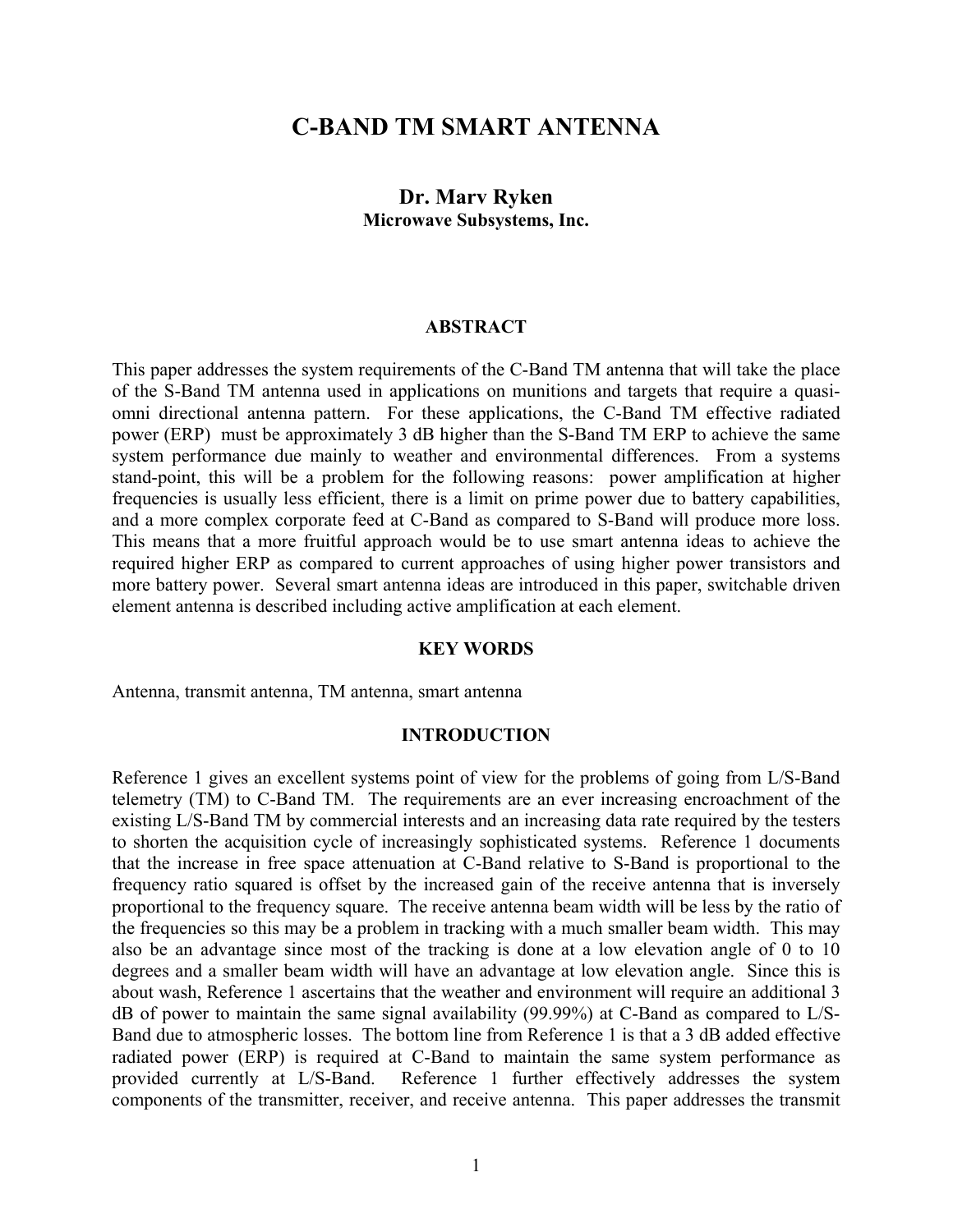C-Band TM antenna as compared to the S-Band TM antenna that is typically installed on the target or munitions.

#### **BODY**

The transmit TM antenna for the target or munitions is required to have a quasi-omni directional coverage. A minimum variation is usually specified in the roll plane and is achieved by spacing the antenna elements around the circumference at a distance of less than a wavelength between elements. For example a 155mm cylindrical S-Band TM has four elements equally spaced around the circumference and has an acceptable gain variation in the roll plane. The corporate feed to drive the four elements consists of three equal amplitude and phase power dividers to drive all of the elements equally in amplitude and phase from one input integrated into the antenna as shown in Figure 1a. For C-Band, the antenna would have to have twice as many elements to have similar gain variation in the roll plane. The resulting eight elements will require seven equal amplitude and phase power dividers to drive all of the elements equally in amplitude and phase from one input as shown in Figure 1b.



Figure 1. Transmit Corporate Feeds.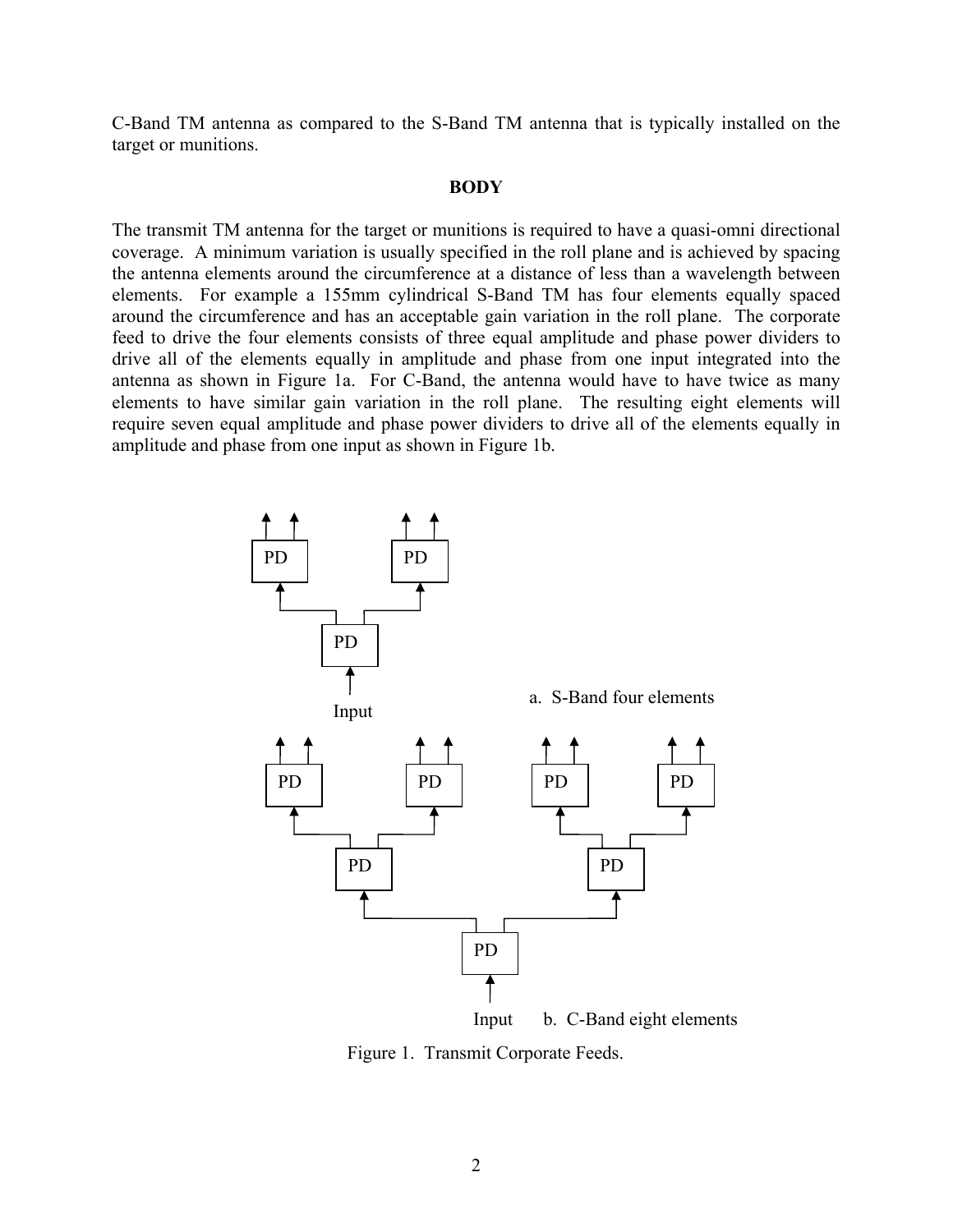It is fairly obvious that the added complexity of the C-Band corporate feed will be harder to implement and have more loss as compared to the S-band corporate feed. This loss will have to be made up by added power output to achieve the required ERP and is estimated to be in the area of 0.5 dB for the 155mm application.

To sum up the TM transmitter systems problem, the C-Band transmitter will have to have an additional 3 dB for weather and environment and 0.5 dB for the corporate feed for a total of 3.5 dB more than the S-Band for equivalent performance. Since it will be hard to get more power from the transmitter at C-Band, smart antenna ideas will be presented to increase ERP by increasing the gain towards the TM receiver.

If it is assumed that the TM receive station is on the ground then the power radiated to the TM station will be from the bottom hemisphere or half of the antenna elements. Therefore, if the top hemisphere could be switched off and all of the power be radiated to the bottom hemisphere then the ERP would be approximately 3 dB higher due to the effective 3 dB increase in antenna gain toward the TM receiver. Even if the munitions are not roll stable, the vertical position can be determined and the proper antenna elements could be switched off and on.

Another area that ERP can be increased is in the efficiency of the overall transmit system. Due to the distinct separation in the power amplifier and antenna development this ideas has not been tried even though several developments have made this idea feasible. The current approach is to use a high power transistor or parallel set of transistors at the output of the TM amplifier to achieve the desired power output. The output of the power amplifier goes to the TM antenna that uses several sections of power dividers to divide the power to all of the antenna elements. If the power transistor is put at each antenna element then a smaller transistor with a higher efficiency can be used. Current developments of power transistor bias integrated circuits allow for easy control with extremely fast turn on and off. Each antenna element could be fed a low level signal that could be amplified by the transistor at the element. Logic could be developed to turn on the proper transistor to optimize the gain toward the receiver while at the same time minimizing the prime power used. A simple control could provide the hemisphere coverage to compensate for pointing errors.

What has been described so far is amplitude control of the signal at each antenna element. Although more complicated, the addition of phase control to each element would provide a MIMO (multiple-input multiple-output) type antenna where the gain is optimized towards the receiver. Since the TM transmit antenna is output only, utilizing the techniques developed for MIMO antennas would be limited. Also phase control at the power levels of the TM transmitters is not easily implemented.

# **CONCLUSION**

For the C-Band transmitting system, 3 dB plus ERP must be added to be equivalent to the L/S-Band transmitting system performance. It appears that the added ERP can more easily come from antenna developments versus higher power transmitter developments.

# **ACKNOWLEDGMENTS**